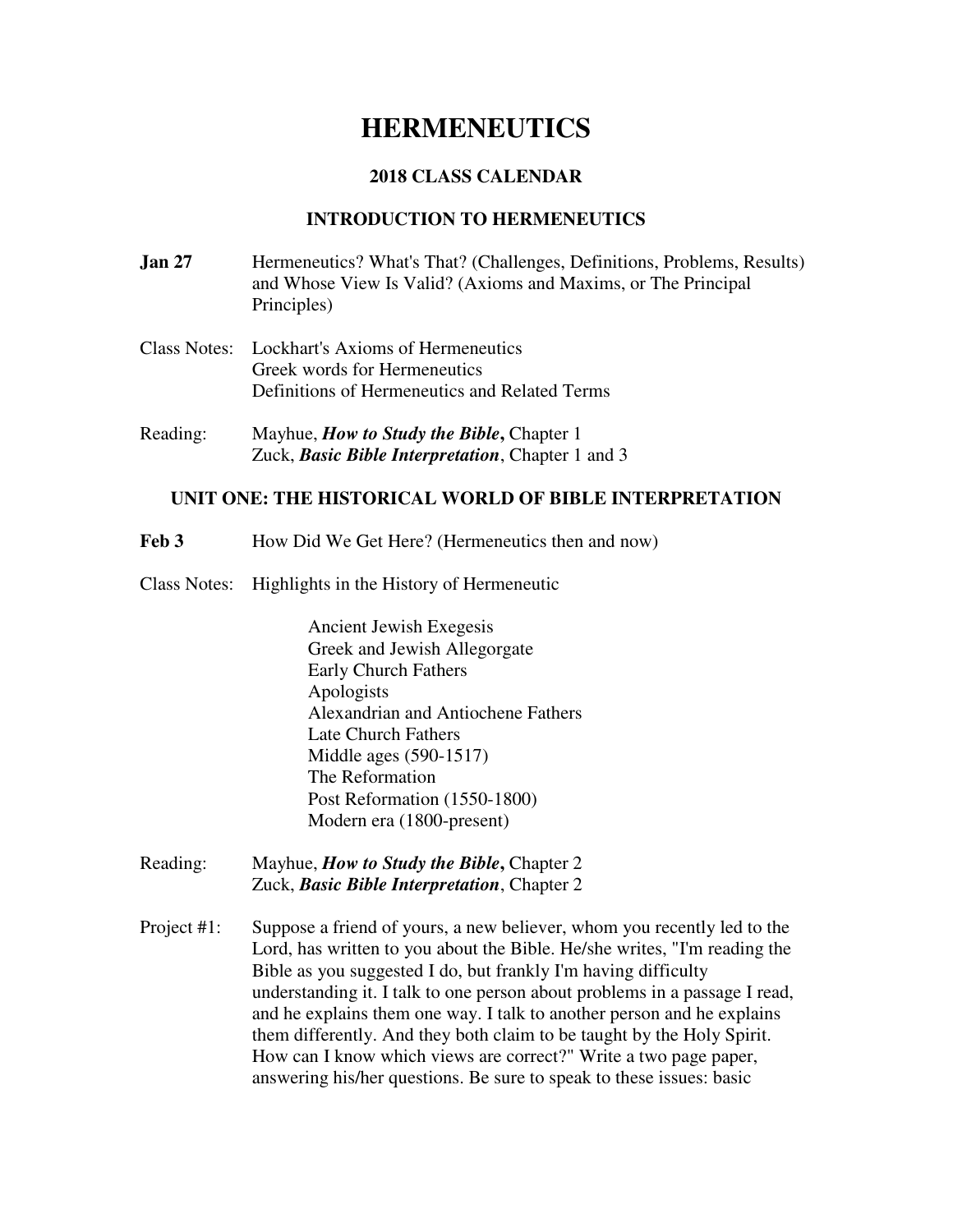principles of interpretation, the place of the Holy Spirit in interpretation, and qualifications of a Bible interpreter.

# **UNIT TWO: THE WORLD BEHIND THE TEXT**

**Feb 10** What is Literal, Historical (Cultural), Grammatical, Rhetorical Interpretation Class Notes: Where's the Author Coming From? (Bridging the Cultural Gap) Hermeneutics and the Historical-Cultural Context Reading: Mayhue, *How to Study the Bible***,** Chapter 3 Zuck, *Basic Bible Interpretation*, Chapter 4 Projects #2: Write a two page paper on this question: Was Jesus' practice of footwashing a "cultural" custom only for His time, or is it "trans-cultural" and to be practiced today? Why or why not? How do we know which commands in the Bible were culture-bound and which ones are trans cultural? See Zuck top of page 96. **Feb 17** What Does the Text mean by That? (Bridging the Grammatical Gap) Class Notes: Hermeneutics and the Grammatical Interpretation Reading: Mayhue, *How to Study the Bible***,** Chapter 4 Zuck, *Basic Bible Interpretation*, Chapter 5 Project #3: Do the Exercise on pages 119-120 in Zuck, *Basic Bible Interpretation*  **UNIT THREE: THE WORLD IN THE TEXT Feb 24** What Kind of Book Is It? (Bridging the Rhetorical Gap) Class Notes: Hermeneutics and the Rhetorical Interpretation Reading: Mayhue, *How to Study the Bible***,** Chapter 5 Zuck, *Basic Bible Interpretation*, Chapter 6 Project #4: Do "Use of Resources" found in you syllabus. **March 3** Why is it laid out that way? Class Notes: Structure Analysis Reading: Mayhue, *How to Study the Bible***,** Chapter 6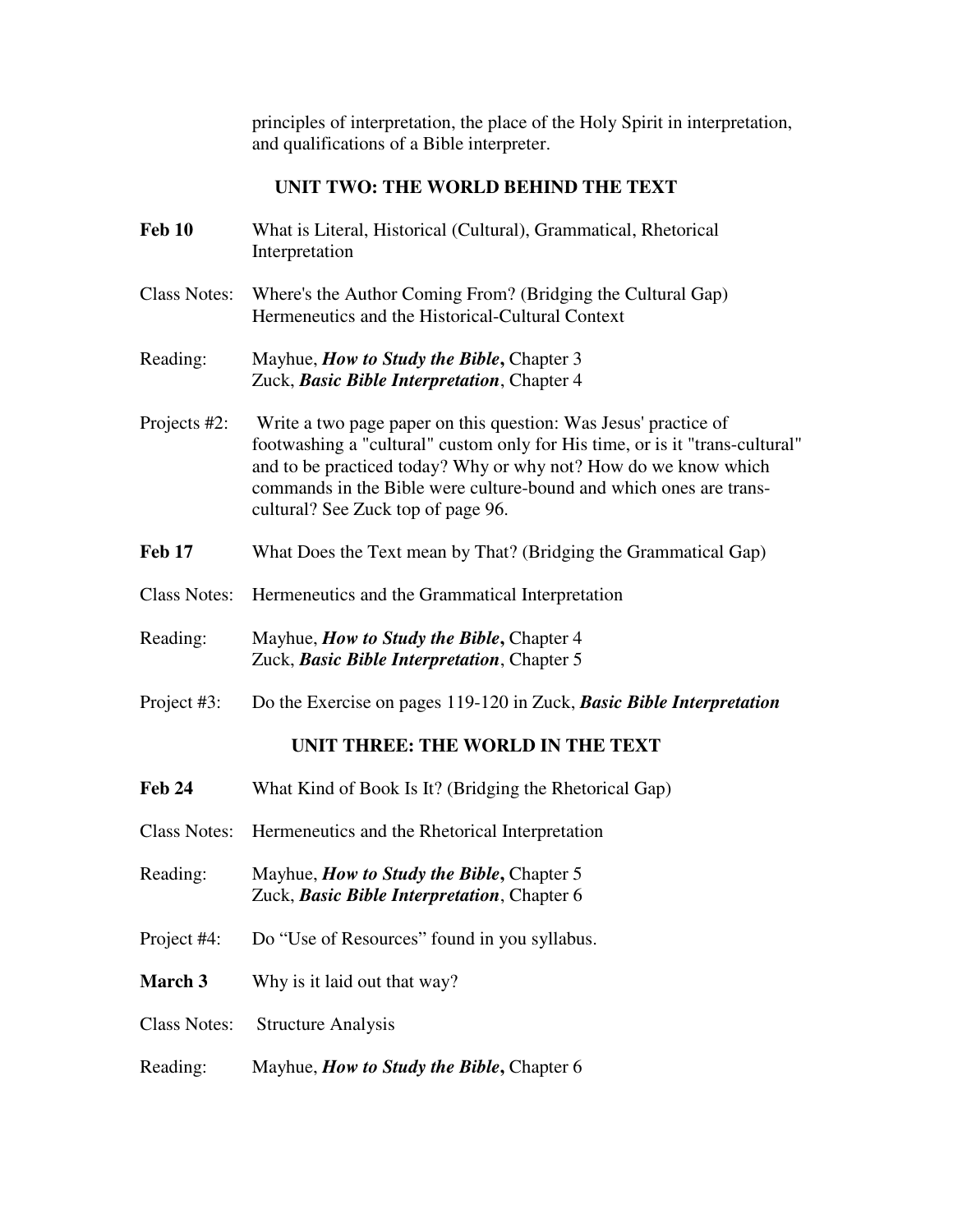| Project #5:         | Do "Interpretation" found in you syllabus.                                                                                       |
|---------------------|----------------------------------------------------------------------------------------------------------------------------------|
| March 10            | Why Did He Say It That Way? (Figuring out Figurative Language)                                                                   |
| <b>Class Notes:</b> | Figures of Speech                                                                                                                |
| Reading:            | Mayhue, <i>How to Study the Bible</i> , Chapter 7<br>Zuck, Basic Bible Interpretation, Chapter 7                                 |
| Project #6:         | Do the Exercises on pages $167 \& 168$ in Zuck, <b>Basic Bible Interpretation</b> .                                              |
| <b>March 17</b>     | When Is a Type a Type? (Testing the Types and Sensing the Symbols)                                                               |
| <b>Class Notes:</b> | <b>Typology Symbols</b>                                                                                                          |
| Reading:            | Mayhue, <i>How to Study the Bible</i> , Chapter 8<br>Zuck, Basic Bible Interpretation, Chapter 8                                 |
| Project #7:         | Do the Exercise on pages $183 \& 184$ in Zuck, <b>Basic Bible Interpretation</b>                                                 |
| March 24            | Psalms (Poetry), Parables, Allegories & O.T. Apocalyptic Literature                                                              |
| <b>Class Notes:</b> | Psalms (Poetry), Parables, Allegories & O.T. Apocalyptic Literature                                                              |
| Reading:            | Mayhue, <i>How to Study the Bible</i> , Chapter 9<br>Zuck, Basic Bible Interpretation, Chapter 9                                 |
| Project #8:         | Pick out a Biblical passage and do the "Bible Study Worksheet" on page<br>82 in Mayhue, How to Study the Bible.                  |
| Mar 31              | No class - Easter Weekend                                                                                                        |
| <b>April 7</b>      | Narratives & Prophetic Literature                                                                                                |
| Class               | Notes Narratives: Allegorizing or Principlizing? & Prophecy: Bugaboo or<br>Blessing? (Penetrating the Prophetic "Sound Barrier") |
| Reading:            | Mayhue, <i>How to Study the Bible</i> , Chapter 10<br>Zuck, Basic Bible Interpretation, Chapter 10                               |
| April 14            | Why Quote the Old Testament Like That? (Using the Old in the New)                                                                |
| <b>Class Notes:</b> | Use of O.T. in N.T.                                                                                                              |
| Reading:            | Mayhue, <i>How to Study the Bible</i> , Chapter 11<br>Zuck, Basic Bible Interpretation, Chapter 11                               |